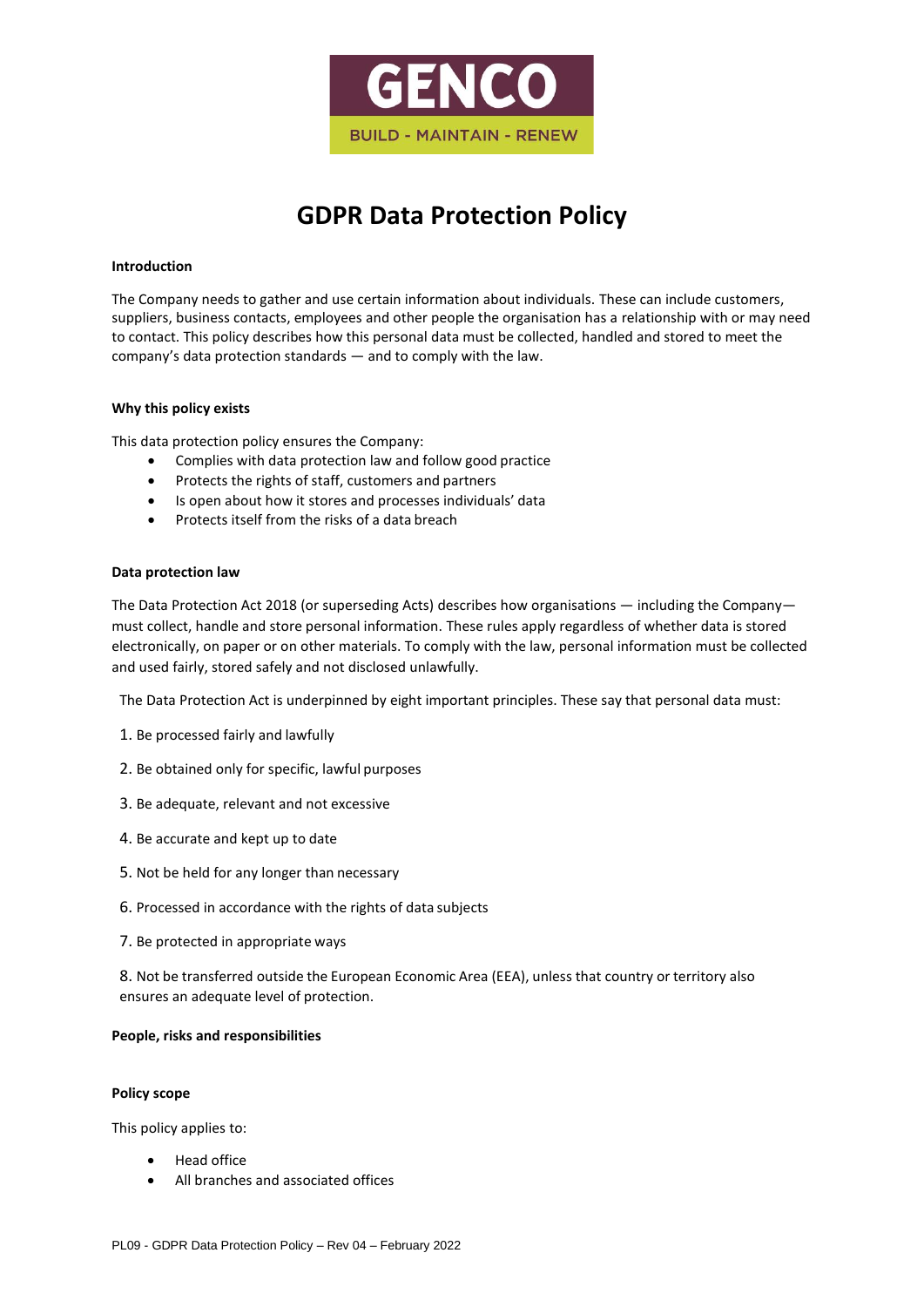

- All staff and volunteers
- All contractors, suppliers and other people working on behalf of the Company
- It applies to all data that the company holds relating to identifiable individuals, even if that information technically falls outside of the Data Protection Act 2018. This can include:
- Names of individuals
- Postal addresses
- Email addresses
- Telephone numbers
- plus, any other information relating to individuals

# **Data protection risks**

This policy helps to protect the Company from some very real data security risks, including:

- Breaches of confidentiality. For instance, information being given out inappropriately.
- Failing to offer choice. For instance, all individuals should be free to choose how the company uses data relating to them.
- Reputational damage. For instance, the company could suffer if hackers successfully gained access to sensitive data.

# **Responsibilities**

Everyone who works for or with the Company has some responsibility for ensuring data is collected, stored and handled appropriately.

Each team that handles personal data must ensure that it is handled and processed in line with this policy and data protection principles.

However, these people have key areas of responsibility:

- The board of directors is ultimately responsible for ensuring that the Company meets its legal obligations.
- Where appointed, The Date Protection Officer, is responsible for:
- Keeping the board updated about data protection responsibilities, risks and issues.
- Reviewing all data protection procedures and related policies, in line with an agreedschedule.
- Arranging data protection training and advice for the people covered by thispolicy.
- Handling data protection questions from staff and anyone else covered by this policy.
- Dealing with requests from individuals to see the data the Company holds about them (also called 'subject access requests').
- Checking and approving any contracts or agreements with third parties that may handle the company's sensitive data.

The General Manager, is responsible for:

- Ensuring all systems, services and equipment used forstoring data meet acceptable security standards.
- Performing regular checks and scans to ensure security hardware and software is functioning properly.
- Evaluating any third-party services, the company is considering using to store or process data. For instance, cloud computing services.

The Operations Director, is responsible for:

- Approving any data protection statements attached to communications such as emails and letters.
- Addressing any data protection queries from journalists or media outlets likenewspapers.
- Where necessary, working with other staff to ensure marketing initiatives abide by data protection principles.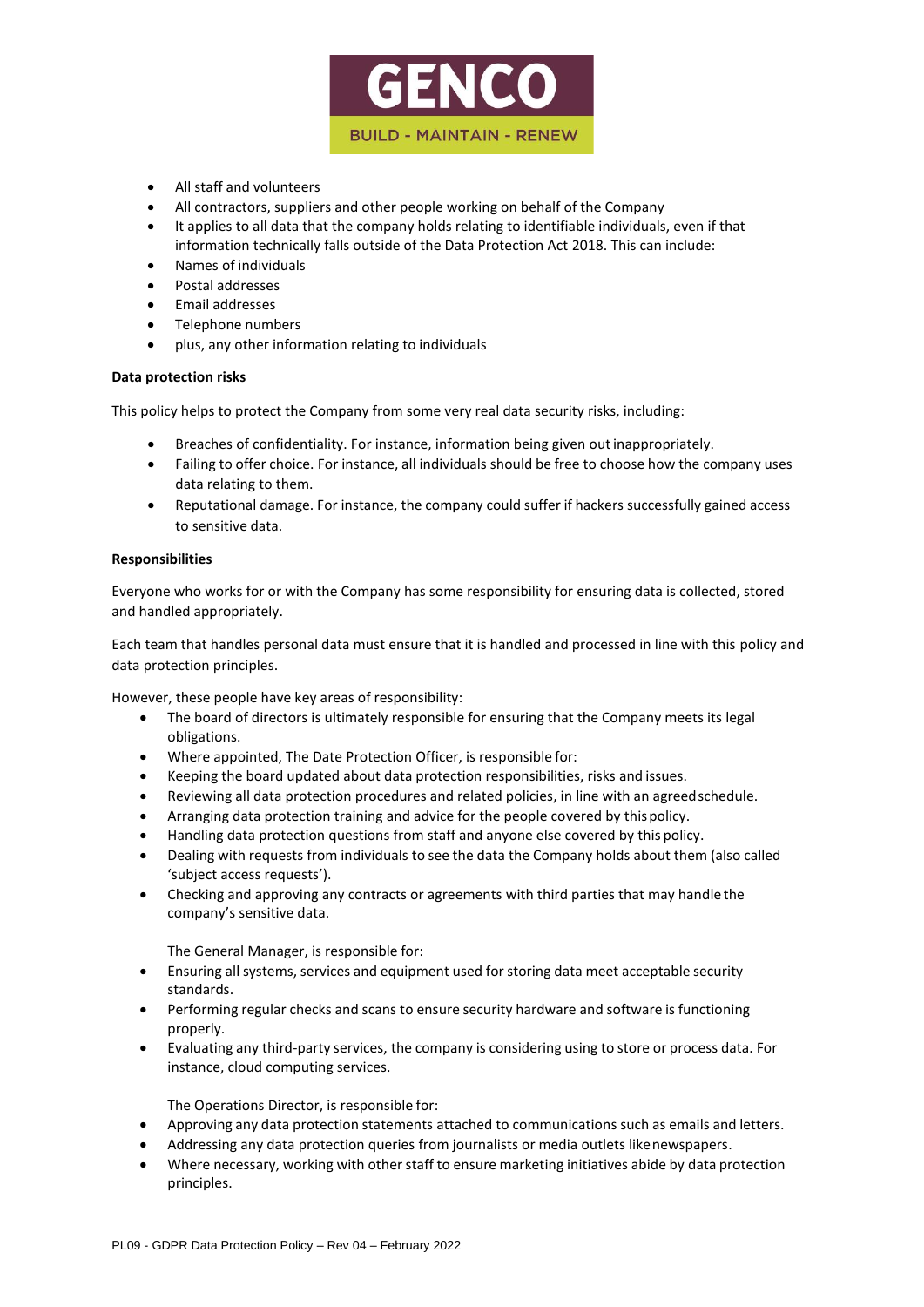

# **Opting out**

Even where the organisation is not relying on consent, it may wish to give people the opportunity to opt out of their data being used in particular ways.

# **Withdrawing consent**

The organisation may wish to acknowledge that, once given, consent can be withdrawn, but not retrospectively. There may be occasions where the organisation has no choice but to retain data for a certain length of time, even though consent for using it has been withdrawn

# **General staff guidelines**

- The only people able to access data covered by this policy should be those who need it for their work.
- Data should not be shared informally. When access to confidential information is required, employees can request it from their line managers.
- The Company will provide training to all employees to help them understand their responsibilities when handling data.
- Employees should keep all data secure, by taking sensible precautions and following the guidelines below.
- Strong passwords must be used, and they should never beshared.
- Personal data should not be disclosed to unauthorised people, either within the company or externally.
- Data should be regularly reviewed and updated if it is found to be out of date. If no longer required, it should be deleted and disposed of.
- Employees should request help from their line manager or the data protection officer if they are unsure about any aspect of data protection.

# **Data storage**

These rules describe how and where data should be safely stored. Questions about storing data safely can be directed to the IT manager or data controller.

When data is stored on paper, it should be kept in a secure place where unauthorised people cannot see it.

These guidelines also apply to data that is usually stored electronically but has been printed out for some reason:

- When not required, the paper or files should be kept in a locked drawer or filingcabinet.
- Employees should make sure paper and printouts are not left where unauthorised people could see them, like on a printer.
- Data printouts should be shredded and disposed of securely when no longerrequired.
- When data is stored electronically, it must be protected from unauthorised access, accidental deletion and malicious hacking attempts:
- Data should be protected by strong passwords that are changed regularly and never shared between employees.
- If data is stored on removable media (like a CD or DVD), these should be kept locked away securely when not being used.
- Data should only be stored on designated drives and servers and should only be uploaded to an approved cloud computing service.
- Servers containing personal data should be sited in a secure location, away from general office space.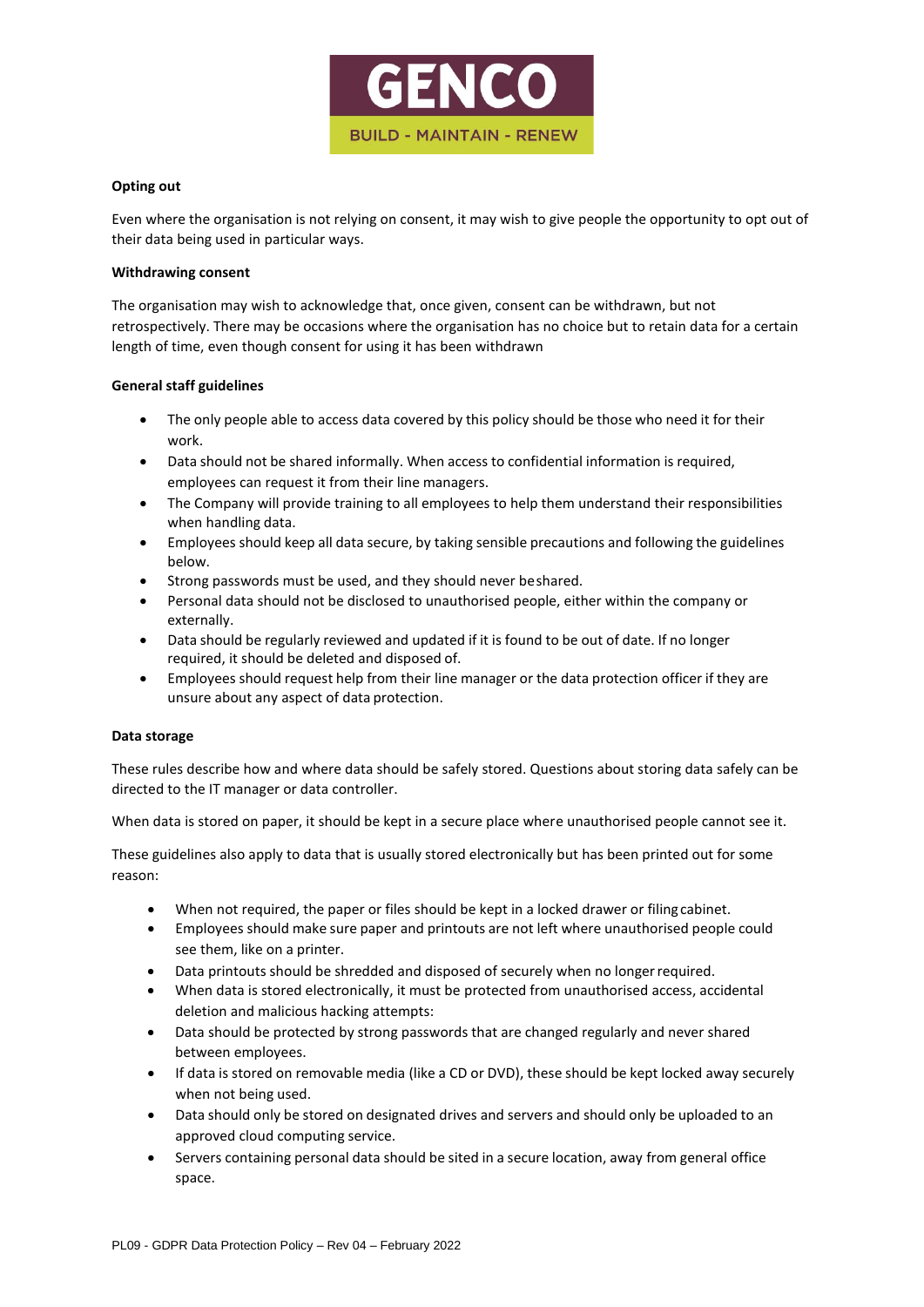

- Data should be backed up frequently. Those backups should be tested regularly, in line with the
- company's standard backup procedures.
- Data should never be saved directly to laptops or other mobile devices like tablets or smart phones.
- Allservers and computers containing data should be protected by approved security software and a firewall.

# **Data use**

We use personal data for the following purposes:

#### **Receiving services or product**

We process data in relation to our suppliers and their staff as necessary to receive the services, e.g. where a supplier is providing us with a service, we will process personal data about those individuals who are providing the services.

# **Providing professional services or products to clients**

Where a supplier is helping us to deliver services to a client, we process personal data about the individuals involved in providing the services in order to administer and manage our relations with suppliers and the relevant individuals and to provide such services to our clients.

#### **Administering, managing and developing our business and services**

We process personal data in order to run our business, including:

- Managing our relationship with suppliers.
- Developing our businesses and services (such as identifying client needs and improvements in service delivery).
- Hosting or facilitating the hosting of events

# **Security, quality and risk management activities**

We have security measures in place to protect our and our clients' information (including personal data), which involves detecting, investigating and resolving security threats. Personal data may be processed as part of the security monitoring that we undertake, e.g. automated scans to identify harmful emails. We have policies and procedures in place to monitor the quality of our services and manage risks in relation to our suppliers. We collect and hold personal data as part of our supplier contracting procedures. We monitor the services provided for quality purposes, which may involve processing personal data.

# **Complying with any requirement of law, regulations or professional body of which we are members**

We are subject to legal, regulatory and professional obligations. We need to keep certain records to demonstrate that our services are provided in compliance with those obligations and those records may contain persona data.

Personal data is of no value to the Company unless the business can make use of it. However, it is when personal data is accessed and used that it can be at the greatest risk of loss, corruption or theft:

- When working with personal data, employees should ensure the screens of their computers are always locked when left unattended.
- Personal data should not be shared informally. It should never be sent by email, as this form of communication is not secure.
- Data must be encrypted before being transferred electronically. The IT manager can explain how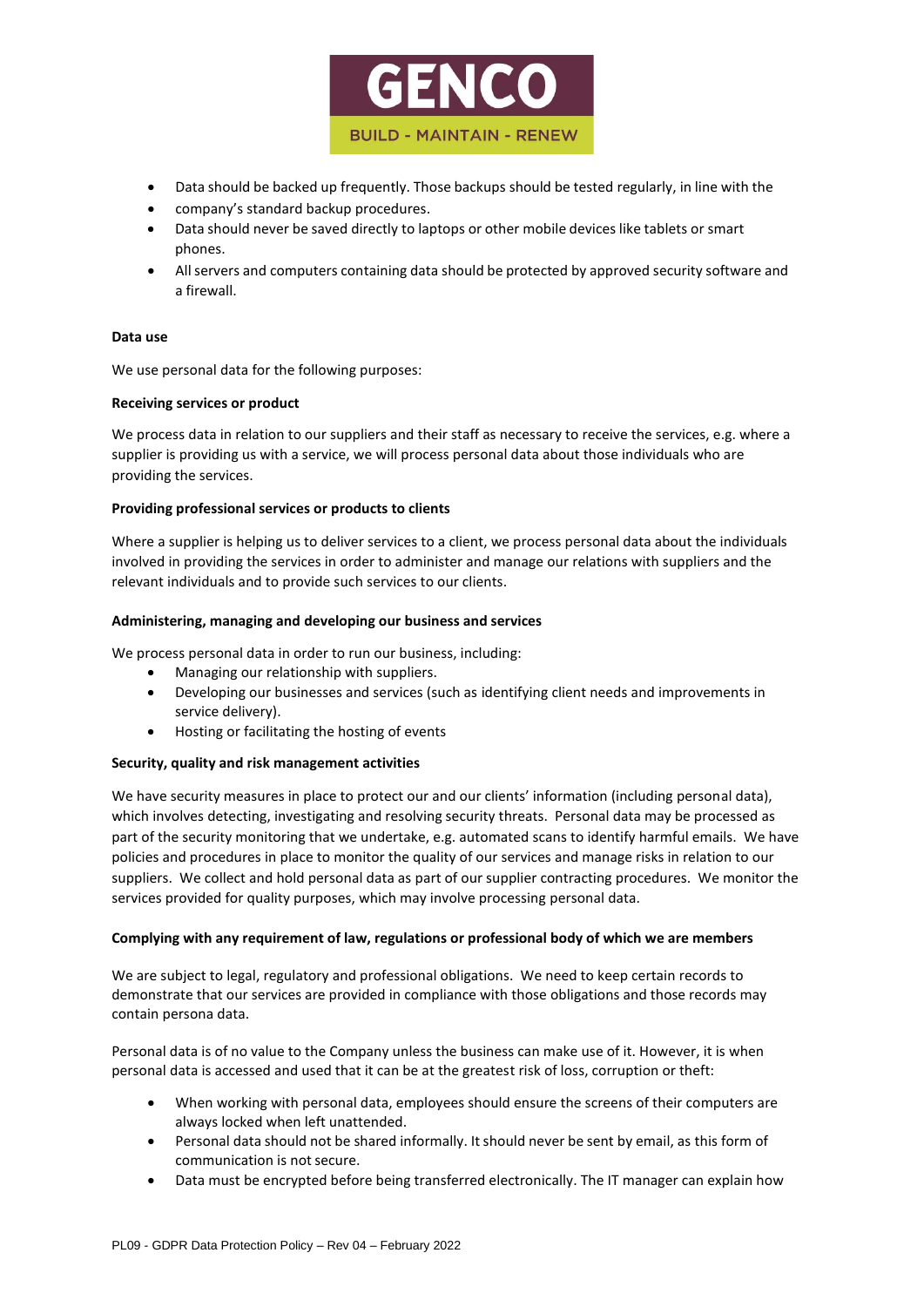

to send data to authorised external contacts.

- Personal data should never be transferred outside of the European EconomicArea.
- Employees should not save copies of personal data to their own computers. Always access and update the central copy of any data.

#### **Data accuracy**

The law requires the Company to take reasonable steps to ensure data is kept accurate and up to date.

The more important it is that the personal data is accurate, the greater the effort the Company should put into ensuring its accuracy.

It is the responsibility of all employees who work with data to take reasonable steps to ensure it is kept as accurate and up to date as possible.

- Data will be held in as few places as necessary. Staff should not create any unnecessary additional data sets.
- Staff should take every opportunity to ensure data is updated. For instance, by confirming a
- customer's details when they call.
- The Company will make it easy for data subjects to update the information it holds about them. For instance, via the company website.
- Data should be updated as inaccuracies are discovered. For instance, if a customer can no longer be reached on their stored telephone number, it should be removed from the database.
- It is the marketing manager's responsibility to ensure marketing databases are checkedagainst
- industry suppression files every six months.

#### **Subject access requests**

All individuals who are the subject of personal data held by the Company are entitled to:

- Ask what information the company holds about them and why.
- Ask how to gain access to it. Be informed how to keep it up to date.
- Be informed how the company is meeting its data protection obligations.

If an individual contacts the company requesting this information, this is called a subject access request.

Subject access requests from individuals should be made by email, addressed to the data controller and this email address can be provided by your line manager. The data controller can supply a standard request form, although individuals do not have to use this.

Individuals will not be charged for the subject access request. The data controller will aim to provide the relevant data within 14 days.

The data controller will always verify the identity of anyone making a subject access request before handing over any information.

# **Disclosing data for other reasons**

In certain circumstances, the Data Protection Act allows personal data to be disclosed to law enforcement agencies without the consent of the data subject.

Under these circumstances, the Company will disclose requested data. However, the data controller will ensure the request is legitimate, seeking assistance from the board and from the company's legal advisers where necessary.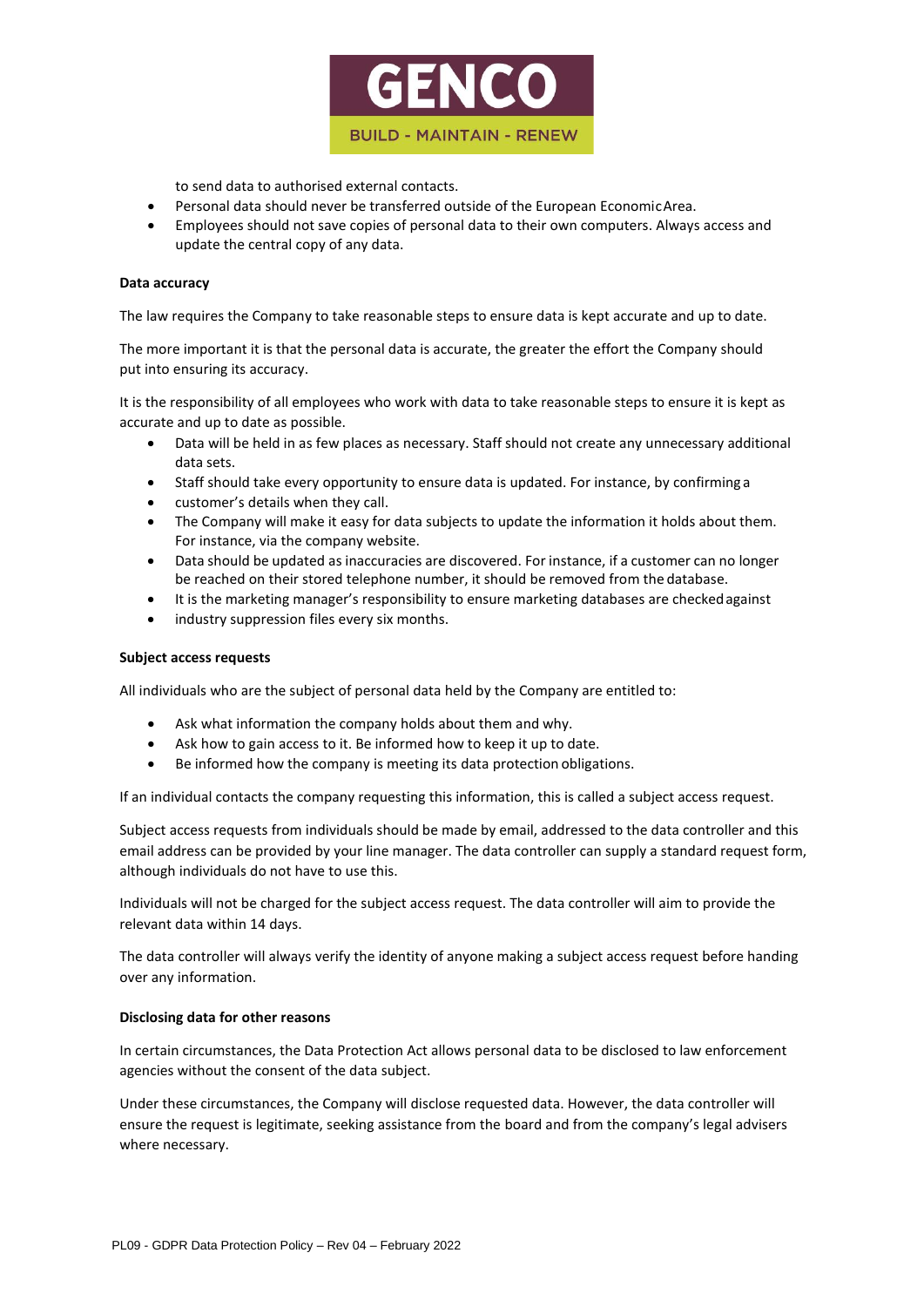

#### **Providing information**

The Company aims to ensure that individuals are aware that their data is being processed, and that they understand:

- How the data is being used
- How to exercise their rights

To these ends, the company has a privacy statement, setting out how data relating to individuals is used by the company.

# **Data Breach**

A personal data breach is a breach of security leading to accidental or unlawful destruction, loss, alteration, unauthorised disclosure of, or access to, personal data. This will include breaches that are the result of both accidental and deliberate causes. It also means that a breach is more than just about losing personal data.

It is a security incident that has affected the confidentiality, integrity or availability of personal data. Whenever a security incident takes place, it should be quickly established whether a personal data breach has occurred and, if so, the Company will promptly take steps to address it, including informing the Information Commissioner's Office (ICO) if required.

The ICO must be informed if the breach has resulted in a risk to people's rights and freedoms; if this is unlikely then it does not have to be reported. However, if the breach has not been reported then the Company should be able to justify this decision.

In assessing if a data breach has created a risk to people's rights and freedoms then Recital 85 of the GDPR should be consulted:

"A personal data breach may, if not addressed in an appropriate and timely manner, result in physical, material or non-material damage to natural persons such as loss of control over their personal data or limitation of their rights, discrimination, identity theft or fraud, financial loss, unauthorised reversal of pseudonymisation, damage to reputation, loss of confidentiality of personal data protected by professional secrecy or any other significant economic or social disadvantage to the natural person concerned."

Actions that the Company may take following a data breach may include:

- Training.
- Disciplinary action.
- Dismissal.

The following process should be followed in circumstances where an employee becomes aware of a data breach:

- 1. The Data Breach is to be reported to the Data Protection Manager (DPM).
- 2. The DPM will take immediate action to contain the breach.
- 3. The DPM will begin completion of the data breach document log.
- 4. The DPM will ensure that any remedial actions are identified and carried out.
- 5. The DPM will inform the Managing Director of the data breach in a timely manner.

The data breach document log is to be signed off by both the DPM and the Managing Director on completion of the review into the data breach.

This is available on request. A version of this statement is also available on the [www.Gencocs.co.uk.](http://www.gencocs.co.uk/) Genco reserves the right to amend and update this Policy at any time.